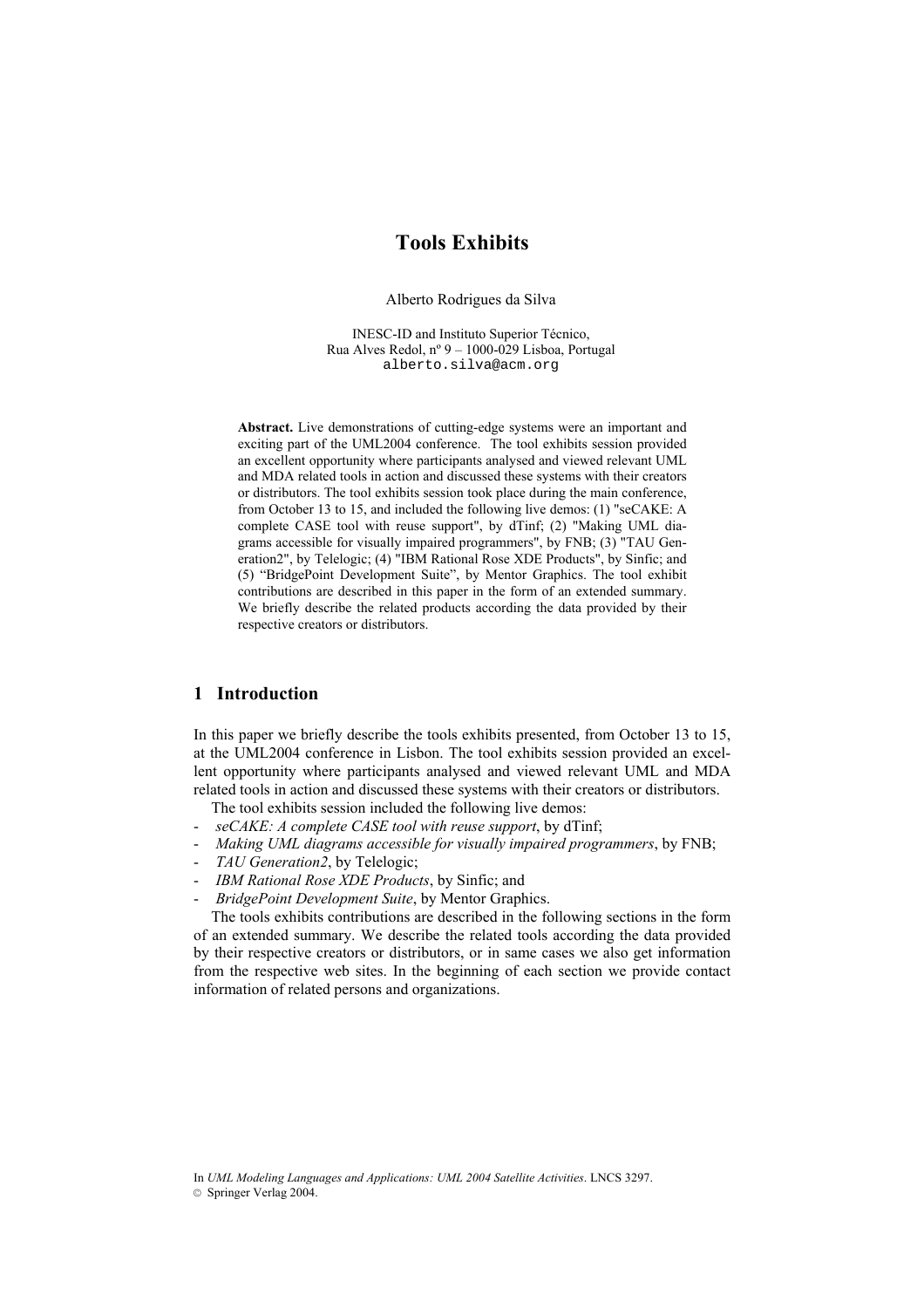## **2 seCAKE: A complete CASE tool with reuse support (dTinf)**

José M. Fuentes, Vicente García dTinf, S.L. (Desarrollos para las Tecnologías de la Información), Madrid, Spain {jmfuentes, vicente.garcia}@dtinf.es http://www.dtinf.com

CAKE (Computer Aided Knowledge Environment) is a framework of tools, applications, and methodologies for identifying, classifying, retrieving, organizing, managing and reusing knowledge. The CAKE framework has been developed to manage, organize and reuse all different kinds of "knowledge assets" generated within an organization. The CAKE knowledge management and engineering environment, covering vertical applications, is based on a modern knowledge representation and classification schema called RSHP.

seCAKE is a computer-aided software engineering tool (CASE) designed for allowing software engineers to develop Information Systems using the Knowledge Management paradigm. Therefore seCAKE includes a whole set of enhancements for managing software as knowledge.

## **Tool Objectives**

seCAKE has the following objectives: (1) A full coverage of the Software Development Process: unlike other CASE tools that are centered in UML, seCAKE covers other development stages such us requirements, estimation, testing… Furthermore, a trace system among all the project elements has been implemented. (2) Reuse support: by automatically index and retrieve software models using the RSHP [1] repository, seCAKE aims to open a new paradigm in software reuse. Together with the classical domain analysis and domain engineering techniques (also covered in CAKE) the indexing and retrieval capabilities of seCAKE enhance other classical classification schemas such as facets [2]. (3) A deep coverage of the UML standard: this objective is extremely important for retrieval and reuse purposes.

#### **Main Features**

The main features of the tool are the following:

- **High UML semantic accuracy:** in order to ease the retrieval of software models as much as possible, seCAKE tries to be complied with the UML standard. So, unlike many other tools, the core of the tool has been designed with the UML 1.5 metamodel in mind. seCAKE also includes a semantic checker that shows all the deviation of the current model with regards to the UML 1.5 metamodel and the UML wellformedness rules.
- Advanced reuse system: aside of the classical domain engineering techniques that are implemented in the CAKE tools, seCAKE includes a novel classification and retrieval module. This allows storing software models into the repository and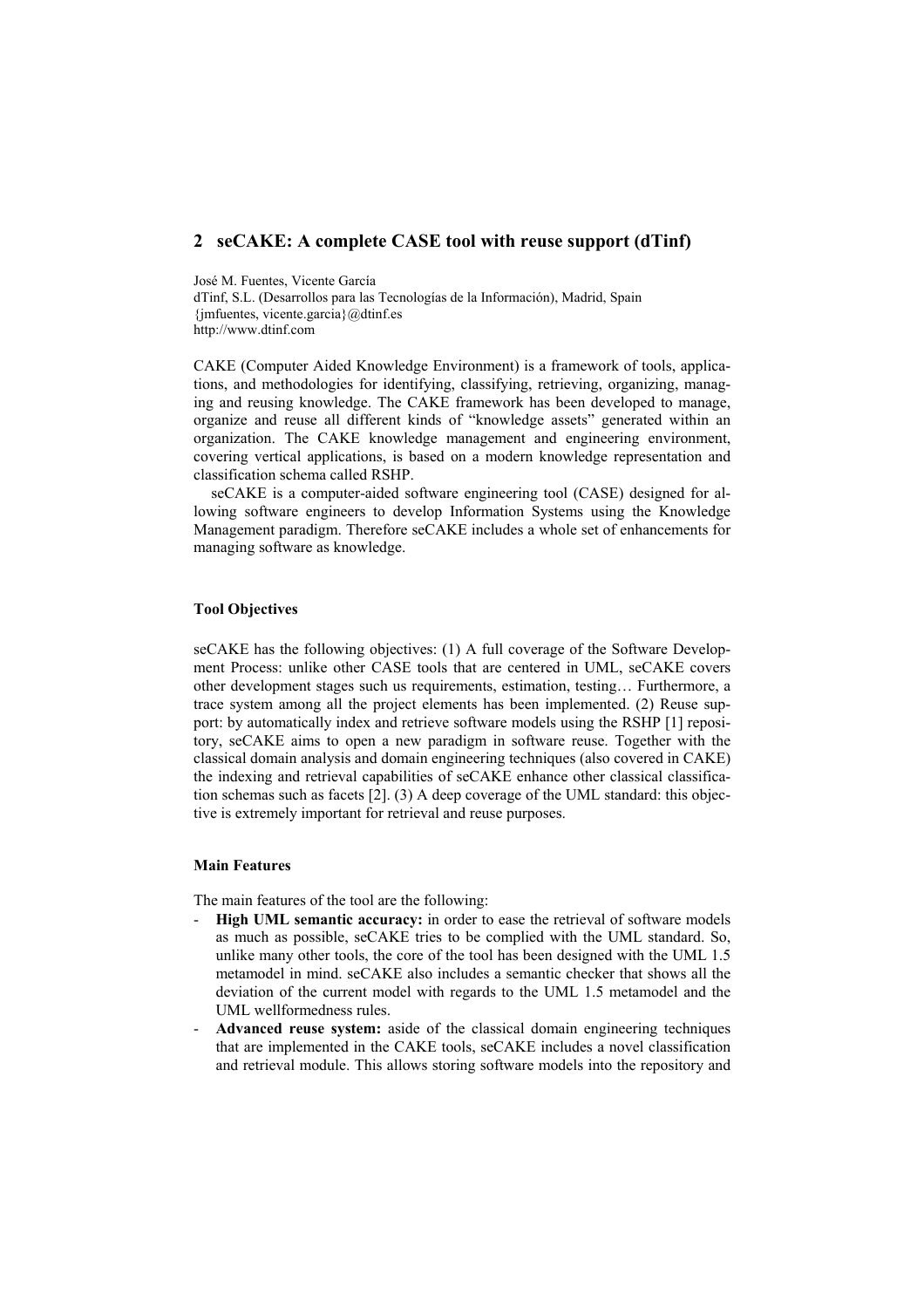querying it. Those queries are not textual ones, but model sketches (pieces of UML diagrams, one or more requirements…). During the query, the system will look into the repository for those models that are close to the query. All those techniques allow an organization to enhance from an *ad-hoc* reuse maturity to a systematic one.

- Requirements Support: including version management, trace with the rest of elements of the model (risks, function point items, UML model elements, test suites and anomalies). Also, thanks to the NLP (Natural Language Processing) capabilities of the tool, seCAKE allows to incorporate requirements automatically from a textual document.
- **Risk Management:** aside of the trace, includes the management of the activities linked to risks, a priority model that shows the order of retirement and postmortem information that gives an added value to the retrieval capabilities of the tool.
- **Project estimation Techniques:** including the function point technique, the postarchitectural model of COCOMO II, and the POP (*Predictive Object Point,*  developed by PriceSystems*,* http://www.pricesystems.com) estimation method.
- UML Models Comparer: that allows to easily compare the similarities and differences of two UML models
- **Code and schemas generation:** including C# code generation, Java reverse and direct engineering and XML Schema generation
- **Test cases Management:** including test suits and test cases support, as well as anomalies support.
- **Report generation:** a project report could be generated with seCAKE. This report includes information about risks, requirements, estimation, test cases and especially UML.
- Solution view: that allows managing all the archives related to the project.
- **Modeling templates:** including the possibility of creating your own templates.
- **Knowledge sharing:** seCAKE will soon be deployed together with http://www.umlmodels.org. This web site will allow every seCAKE user to share their knowledge in two different senses: (1) seCAKE includes different forum threads; (2) the indexing and retrieval capabilities of seCAKE allow sharing software projects through the web site.

# **3 Making UML diagrams accessible for visually impaired programmers (FNB)**

David Crombie, Sijo Dijkstra, George Ioannidis FNB, Amsterdam, Netherlands projects@fnb.nl, george.ioannidis@tzi.de http://projects.fnb.nl/, http://www.tzi.de

Computer programming is one increasingly important area where blind and visuallyimpaired people have been able widely to participate in the employment market and in the educational sector [3]. Computer code has traditionally been text-based, and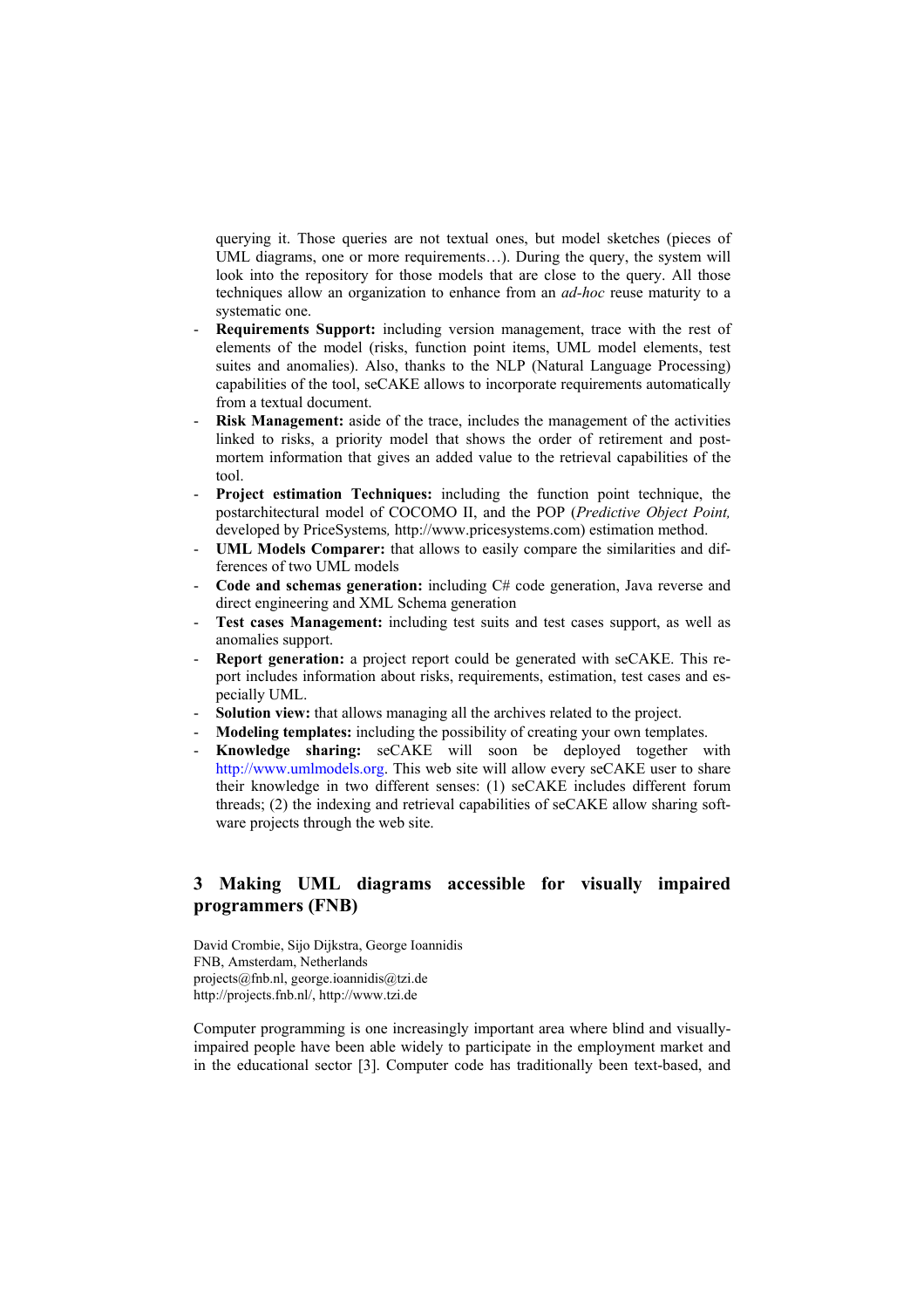therefore accessible to visually impaired people using assistive technology (such as screen readers). In recent years the growth of software engineering has led to an increase in the use of programming tools that use visually rich presentation methods to facilitate development by sighted programmers. One of these tools is the Unified Modelling Language, a language used for modeling across many fields. It reflects the dominant object-oriented programming paradigm, and is increasingly popular in education and the workforce.

UML diagrams consist of nodes and connections between them. A great deal of information is contained in UML diagrams, much of it in graphical formats, such as the style of arrow-heads, and this remains inaccessible in tactile format. Furthermore, the text parts of the UML diagrams need to be converted to Braille to be understood as a screen reader cannot read text contained within diagrams. Often when a tactile version of larger diagrams has to be produced, the information needs to be redrawn over many tactile drawings and thereby the connections and coherence are easily lost. This imposes practical limits on UML representation for blind people [4]. In addition, UML is designed to be a co-operative modeling tool and a dynamic source of information for a development team to annotate, amend and change as the team designs a system. To take advantage of these features, interaction with the content is clearly necessary and without access to these diagrams, visually impaired people are excluded. The EU funded TeDUB project (Technical Diagram Understanding for the Blind) has been working on access to technical diagrams via interfaces to structured information [5,6] and has now developed a successful tool to access UML.

#### **Technical Description and system architecture**

The TeDUB system consists of two main parts, *DiagramInterpreter* and *Diagram-Navigator*. DiagramInterpreter (semi-) automatically analyses existing diagrams from a number of formally defined domains and converts them into a representation that can be used by DiagramNavigator. DiagramInterpreter's core is the *knowledge processing unit*. It operates on a network of hypotheses and processes them incrementally until a semantic description of the whole diagram is found. The *image processing unit* analyses bitmap images and generates a first set of hypotheses based on the geometric information therein. Vector graphics files, which already contain explicit information about geometric primitives, can be used via DiagramInterpreter's SVG (Scalable Vector Graphics) import functionality. The *Annotator* allows a sighted user to interact with the interpretation process by inserting hypotheses manually and thus improving the quality of the interpretation as well as adding useful information not contained in the original diagram. All domain dependent aspects of DiagramInterpreter are externalised as formalised knowledge. Therefore, the system is designed to minimise the effort to incorporate a new type of diagram.

DiagramNavigator is the user interface component of the system and provides blind users with an interface to navigate and annotate these diagrams. It presents the diagram content obtained by DiagramInterpreter to the user. It also performs XSL transformation of XMI-format UML diagrams exported from UML design tools like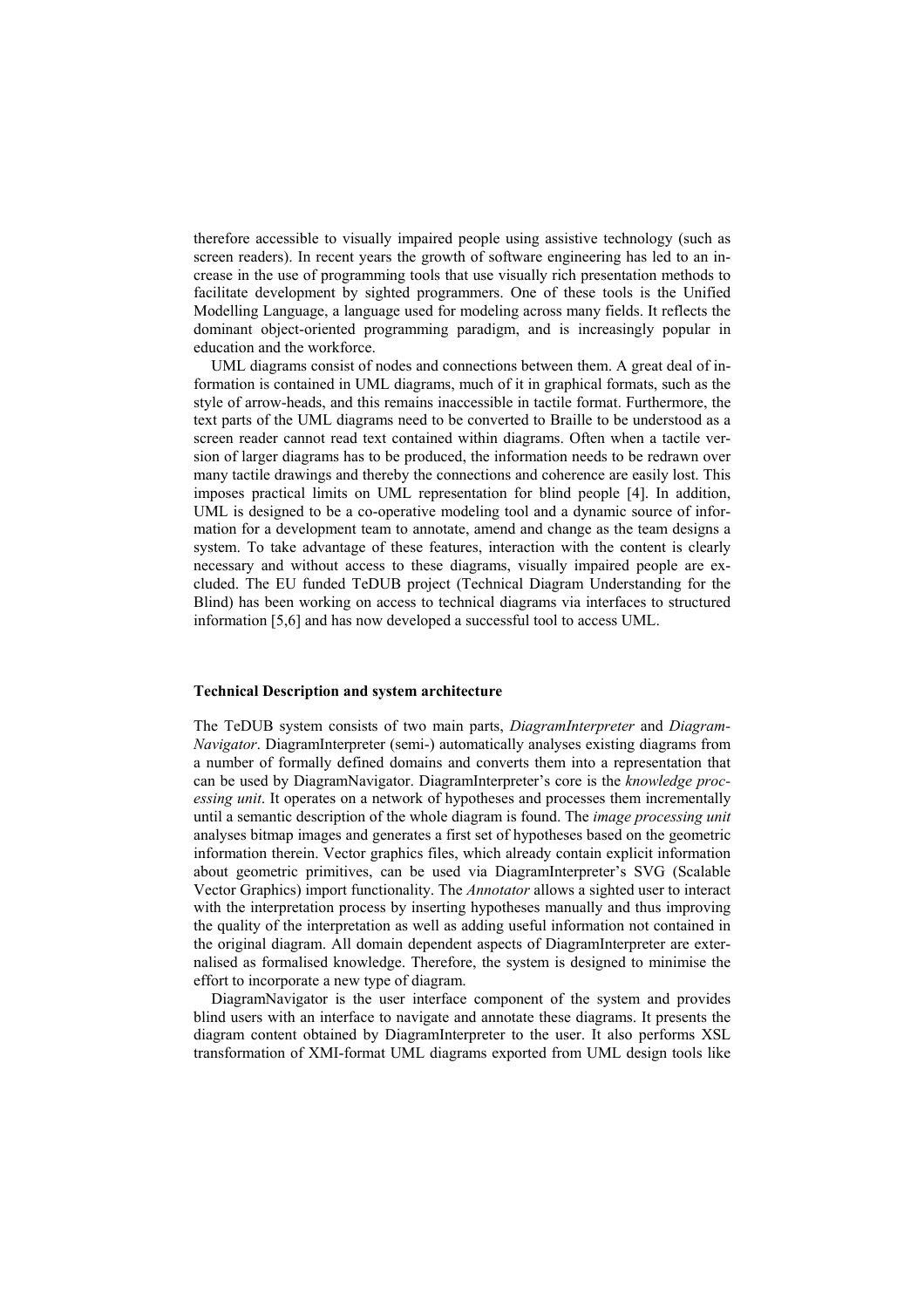Rational Rose or ArgoUML into the same TeDUB form, presented by the same user interface. The great advantage of this latter approach is that the information contained in the diagram is converted perfectly into the TeDUB format: the variable result of image analysis of bitmaps is avoided.

The information of the drawing is modelled as a hierarchical tree structure of nodes with information attached to each node. A node might be a Class in a Class diagram or an Actor in a Use Case diagram. The nodes can be navigated either hierarchically or as a collection of connected graphs (depending on the type of diagram), using standard application components so as to be screen-reader independent. Input is via the keyboard or an optional tactile tablet. This is combined with a number of alternative interfaces, such as 2D and 3D surround sound (optional) and a game force feedback joystick. The joystick is used as a simple input and output tactile device and allows representation of the spatial information in the diagram, such as the position of nodes or the connections between them. Access to the information is also allowed by means of a representation of the content as a text-only internally-hyperlinked document, which can be navigated with the cursor keys as a standard text document. Another approach to give access to the information is a set of functions based on task analysis of the diagrams' types and use that structure and represent information according to user needs. For example, a Use Case diagram allows the presentation of all the Use Cases separate from the diagram, useful for developers checking the required Use Cases against implemented functions. To reflect the co-operative and modeling needs of UML users, simple editing functions are available, including annotating, renaming and limited editing of node information. All these components are designed to form a cohesive whole, usable when the additional hardware is not available but consistent when it is. The devices used are widely-available, low-cost devices rather than relatively expensive special purpose devices. The system is intended to be affordable and usable without special equipment by users with their own familiar screen reader.

#### **Application and demonstration**

Following extensive user studies across four countries, most participants expressed a very positive response to the system and felt it would be of significant value in educational and vocational environments. An interesting example was given by one participant, a software engineer, who had been made redundant when her department switched to UML, as she was unable to visualize the diagrams. A system like TeDUB would have resolved that problem. This stresses the importance of a tool to provide access to these kinds of diagrams. Taking the suggestions from this user study into account, the current version of the TeDUB system has significant potential to become a truly effective UML tool for visually impaired people.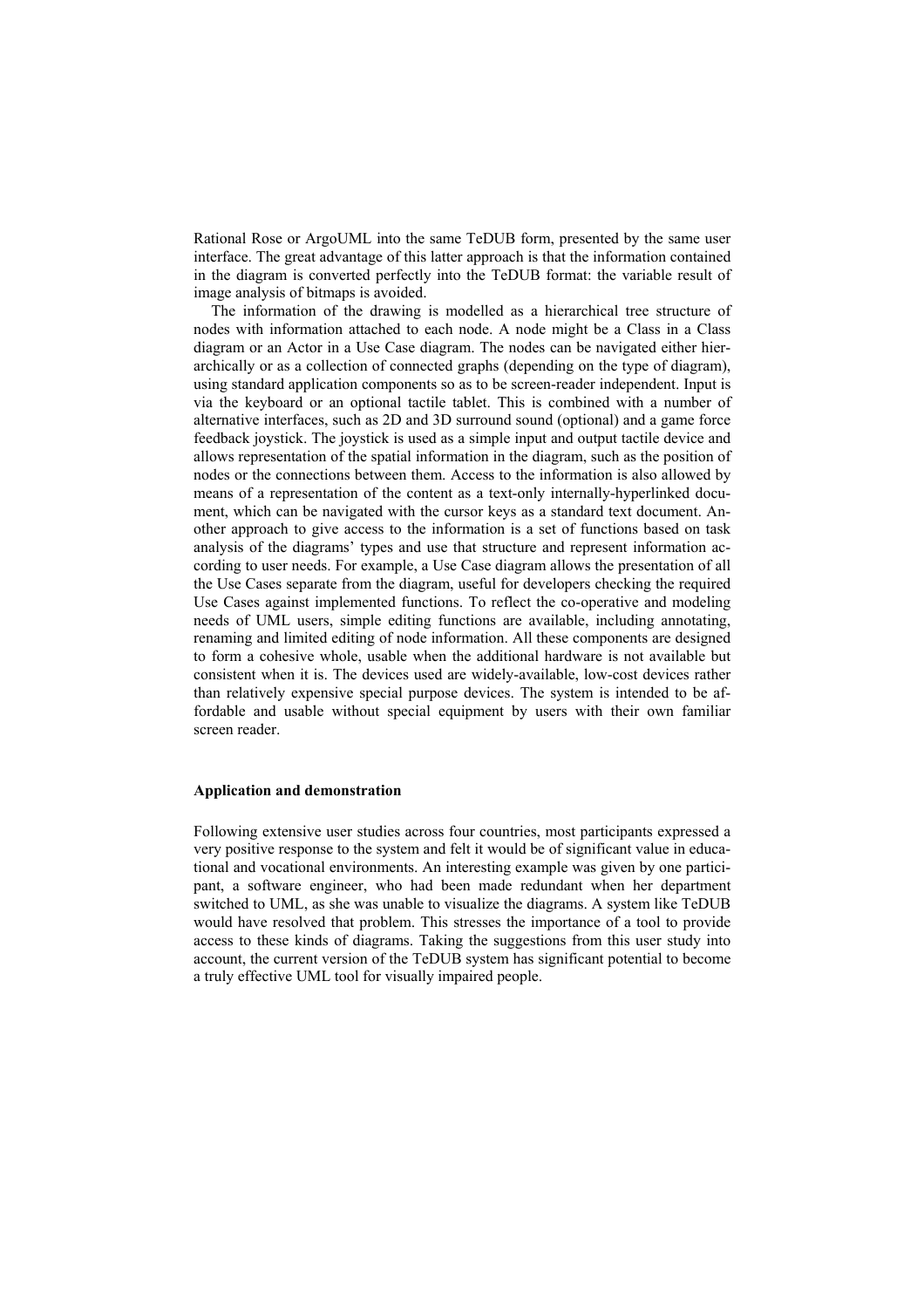# **4 TAU Generation2 (Telelogic Iberica)**

Niklas Lagerblad Telelogic Iberica, Madrid, Spain niklas.lagerblad@telelogic.com http://www.telelogic.com

TAU Generation2 (TAU G2) [7] is a family of model-centric and role-based tools that are among the first to implement the recently adopted UML 2.0 standard. The tool family consists of TAU/Developer for Software Engineers, TAU/Architect for Systems Engineers, and TAU/Tester for Test Engineers. TAU G2 builds on the model driven compilation technology perfected in TAU SDL Suite (a.k.a. TAU G1). TAU G1 proved that real-time software development can be automated using mature specifications languages such as Specification and Description Language (SDL) and Message Sequence Chart (MSC). Given that many of the advanced language features offered by SDL and MSC were adapted and incorporated into UML 2.0, there were compelling technical and market reasons to combine TAU G1's model driven compilation technology with UML 2.0 to produce TAU G2.

#### **Main Features**

TAU G2 provides the following features:

- **Precise and unambiguous system specification** Engineers can visually specify systems using the precise, standardized and non-proprietary language of UML 2.0. This results in easy-to-understand, clear and unambiguous specifications.
- **Specification of behavior** Whereas most system modeling tools allow only the specification of the system's architecture or structure, TAU G2 also allows engineers to visually specify the dynamic aspects of the system's behavior.
- **Automatic application generation** TAU/Developer is the only tool that supports executable UML 2.0 models with behavioral specifications. Developers have access to pre-defined, verifiable code patterns that ensure high quality standards. With these capabilities, developers can automatically generate complete applications.
- **Dynamic model verification** With fully controllable model simulation, engineers can verify their work in the analysis, design, and implementation phases. As a result, they can quickly locate and remove errors early when corrections are relatively easy and inexpensive.
- Scalability Large scale systems can be specified and models can be mapped to how teams want to work, rather than having restrictions imposed by the tool. System architecture and behavior also can be modeled and viewed at the appropriate level of abstraction for the user.
- **Integrated requirements management via Telelogic DOORS®** TAU G2 is integrated with Telelogic DOORS, the market leading requirements management solution.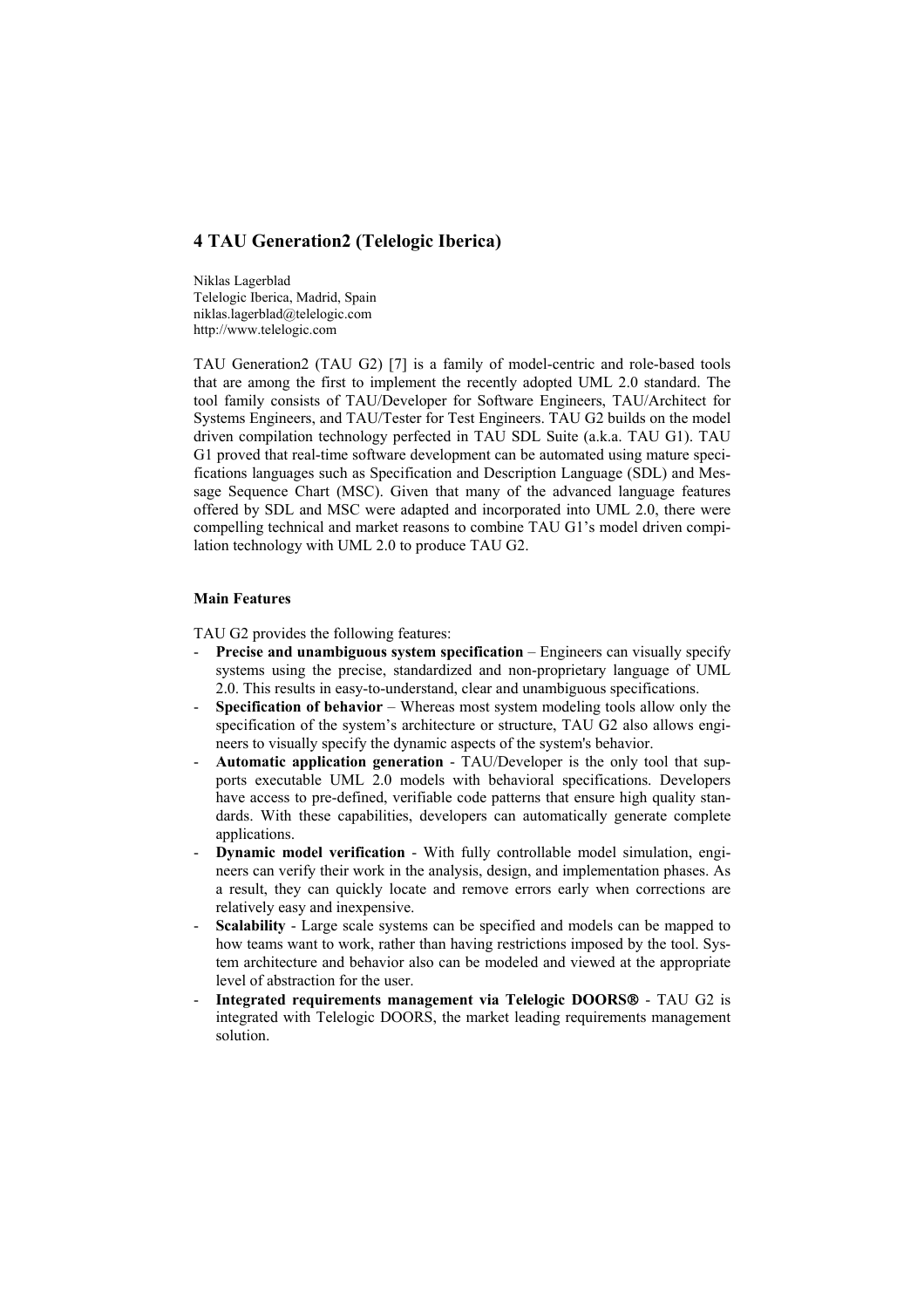- **Automated documentation via Telelogic DocExpress** TAU G2 is integrated with DocExpress, which provides automatic extraction and formatting of system or software application documentation.
- **Change and configuration management via Telelogic SYNERGY -** SYNERGY provides change and configuration management for TAU G2 and related products.

### **Discussion**

It's inevitable that the software industry will eventually mature, and catch up with other industries based on engineering and automation, such as the computer hardware industry. At some point during this maturation process, it will become common practice for software engineers to specify their products using an architectural blueprint language, such as UML 2.0.

During this evolution it will also become common sense for engineers to apply a model driven development approach, such as MDA. This approach will need to be supported by power tools, such as TAU G2, that faithfully and efficiently implement the blueprint language, so that it can automate the mapping transformations across the models that represent the various process phases.

What should we expect from Model Driven Architectures during the next decade? We should expect them to evolve from conceptual architectures into technical architectures that solve complex business and technology problems.

What should we expect from MDA tools, such as TAU G2? In general, we should expect progressively tighter integration with traditional Integrated Development Environments (IDEs), and improved integration with requirements management and testing tools. In the case of TAU G2, this means seamless integration with DOORS and TAU/Tester. DOORS requirements can already be visualized as UML elements and TAU/Tester test scripts are being updated to align it with the recently adopted UML 2.0 Profile for Testing.

This future model driven IDEs will allow developers to efficiently shift and downshift through all the abstraction gears associated with a full application lifecycle. In these high productivity development environments, programming code will likely devolve into a machine readable artifact that is rarely viewed by humans. Released from the drudgery of producing and maintaining low-level implementation code, software developers will be able to pursue more creative activities that return greater business value, such as architecture, analysis and design.

## **5 IBM Rational Rose XDE Products (Sinfic)**

Paulo Figueiredo Sinfic, Lisbon, Portugal pfigueiredo@sinfic.pt http://www.sinfic.pt, http://www.ibm.com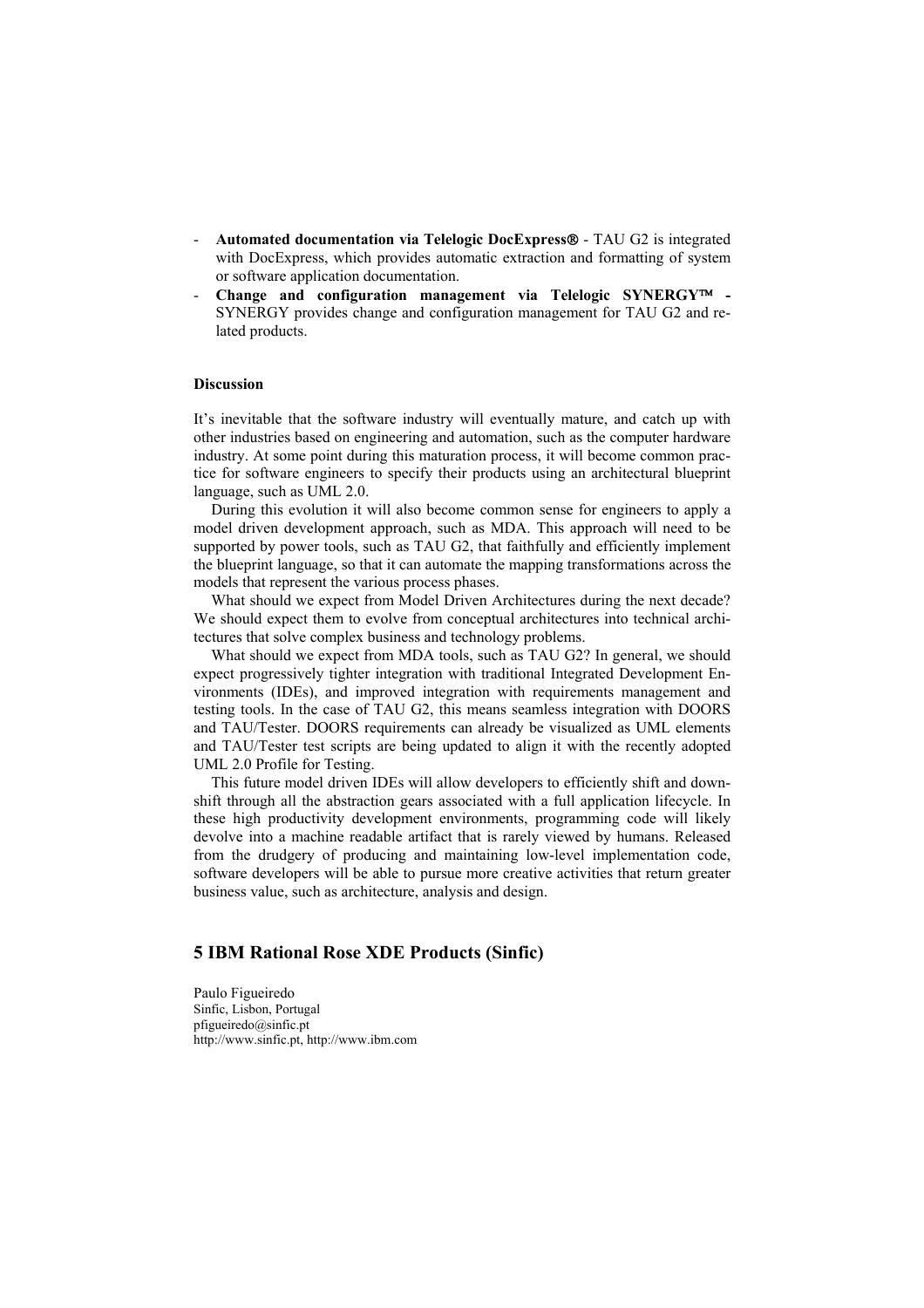The IBM Rational Rose XDE product family [8, 9] combines the rich heritage of the award-winning IBM Rational Rose family with IBM Rational XDE, which extends your IDE with the world's most advanced software modeling capabilities. Though packaged and purchased together, Rose and XDE are installed separately. They can be used in combination, with some limitations, but most users will benefit from primarily using one or the other.

IBM Rational Rose XDE Developer editions offer software designers and developers a rich set of model-driven development and runtime analysis capabilities for building quality software applications. They offer complete visual design and development environments that address the needs of organizations targeting both J2EEbased and .NET-based systems. Our solution allows users to work inside the included Eclipse IDE, or it can be installed into the IBM WebSphere Studio Application Developer and Integration Edition IDEs, and Microsoft Visual Studio .NET. Rational Rose is also included to integrate with Microsoft Visual Studio and other leading Java platform IDEs. The IBM Rational Rose XDE Developer products extend your development environment or integrate with the one you are already using.

Rational Rose XDE Modeler enables architects and designers to practice modeldriven development with the Unified Modeling Language (UML). Such users can produce platform independent models of software architecture, business needs, reusable assets, and management-level communication. Industry standard UML support and a powerful pattern engine allow users to create a semantically rich application architecture that meets business needs and is readily understood by the development team. Architects and designers can use Rational Rose XDE Modeler's multi-model support to separate concerns of analysis, architecture, design and implementation. Developers can use architectural models and patterns as the basis for implementation, thereby accelerating the development of applications to conform to their architecture. Further, features such as free-form modeling, Web publishing and reporting allow users to share architecture and designs with all stakeholders, whether or not the stakeholders use Rational Rose XDE Modeler.

Rational Rose XDE Developer also allows data architects and DBAs to create logical and physical data models for DB2, Oracle, Sybase, and SQL Server databases. Architects can follow a top-down approach, creating a logical model of data requirements, transforming it into a physical database design, and then deploy that design to a database. Or, start from an existing database and reverse engineer the schema into a physical data model. Sophisticated "Compare and Synch" capabilities allow you to compare a physical data model to a database, and reconcile differences. Further, since the data modeling capabilities share the same environment as the application modeling environment, it is easy to keep data models and application models in synch.

#### **No need to switch between tools for design/development**

IBM Rational Rose XDE products extend your development environment or integrate with the one you are already using. The developer doesn't need to switch between the IDE and the visual modeling tool. Purify plus it's also integrated into websphere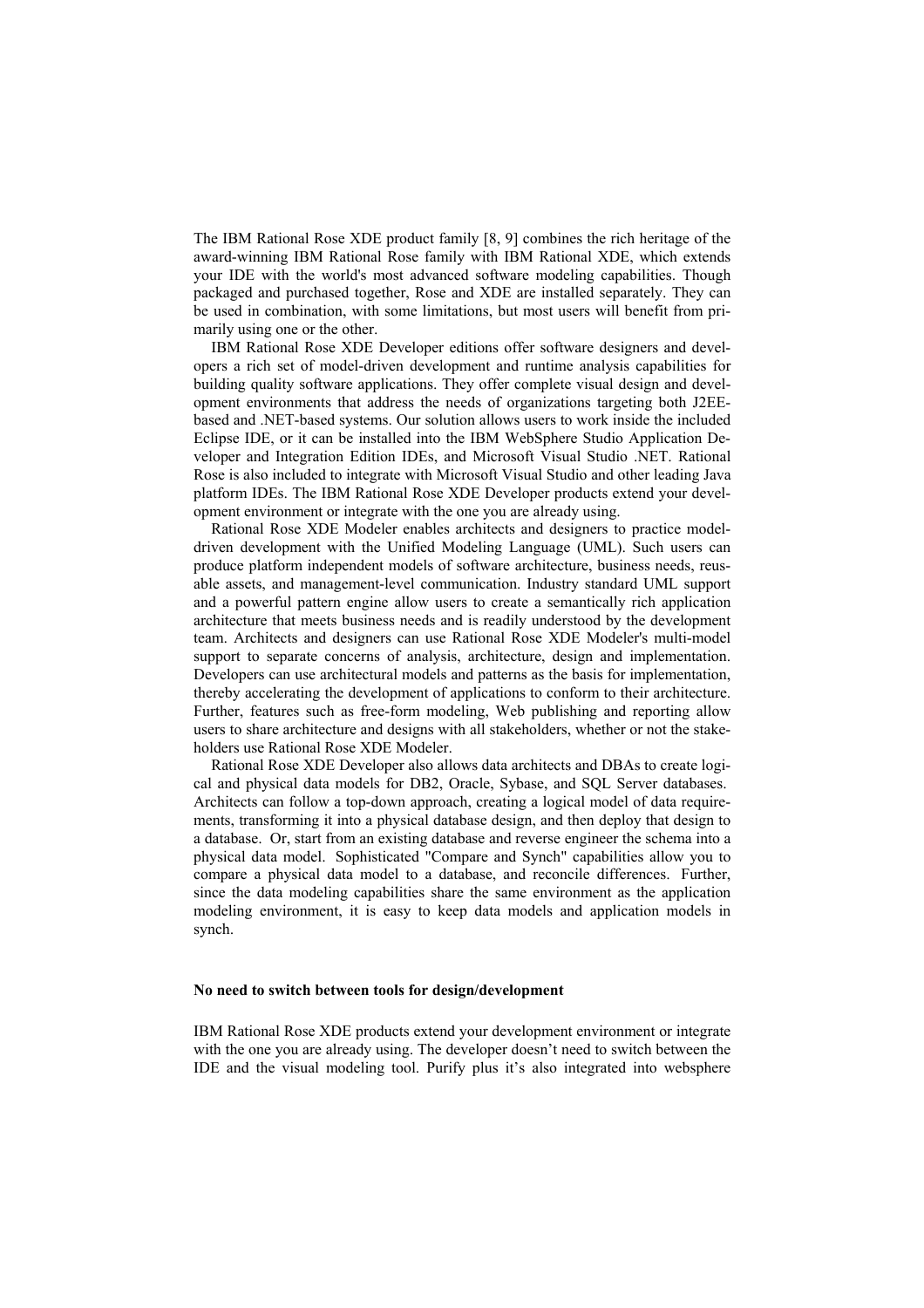studio an Microsoft Visual Studio .Net, that allows use the capabilities of this performance and runtime analysis tool without leaving the IDE.

#### **Main features**

The relevant features of the IBM Rational Rose XDE products are the following ones:

- Model-driven development with UML support
- Roundtrip engineering Java, C++, and Visual Studio languages
- Automatic or on demand model-code synchronization
- User-definable patterns and code templates
- Runtime analysis including visual execution trace
- Assisted modeling
- Multiple model support for Model-Driven Architecture
- Free-form diagramming
- Logical and physical database design
- Web publishing and reporting

# **6 BridgePoint Development Suite (Mentor Graphics)**

Thomas Ulber Mentor Graphics, Munchen, German thomas\_ulber@mentor.com http://www.mentor.com

The Nucleus BridgePoint Development Suite [10] accelerates the development of real-time, embedded, technical, and simulation systems. Nucleus BridgePoint provides the most complete and productive environment for Agile MDA (Model Driven Architecture) [11] and the development of Executable and Translatable UML models. It has been used to develop hundreds of the most demanding systems including flightcritical launch vehicles, life-critical medical systems, large fault-tolerant distributed telecom systems, highly resource-constrained consumer electronics, and large-scale distributed discrete-event HLA simulation systems.

Project Technology founders pioneered the concepts of Executable and Translatable UML and have shaped the OMG standards that make UML executable. Accelerated Technology continues Project Technology's leadership role by delivering the benefits of MDA automation to development teams today.

#### **Agile MDA – Executable and Translatable UML**

Agile MDA provides a unique opportunity to accelerate the development and improve the quality of real-time, technical, and simulation systems. OMG-compliant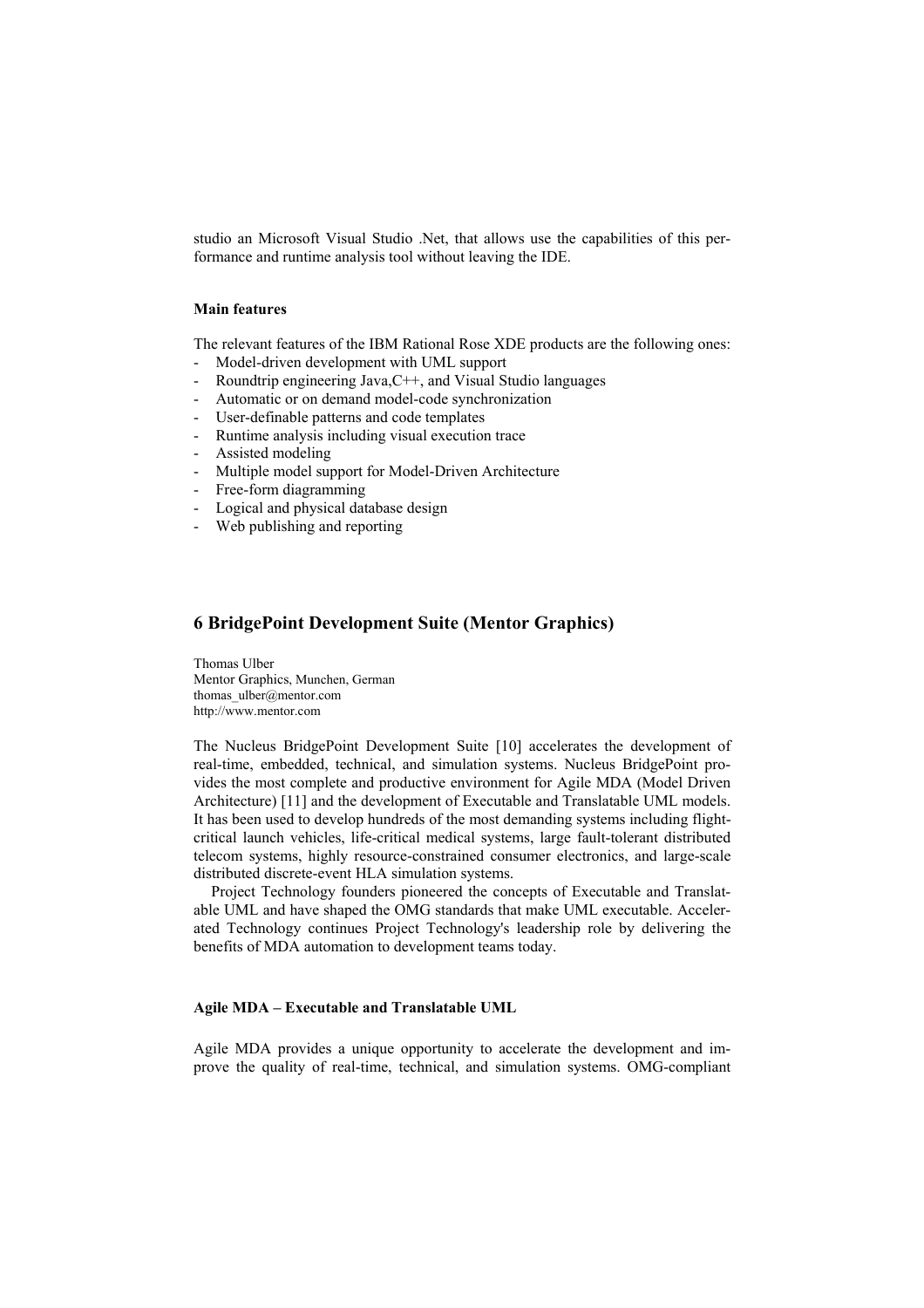Executable and Translatable UML (xtUML) provides the basis for Agile MDA and its significant benefits.

xtUML Platform Independent Models (PIMs) completely and concisely describe what the system does and are fully testable and executable. The three orthogonal system aspects are defined with Class Diagrams (Data), State Charts (Control) and OMG-compliant Object Action Language (Processing). Domain Package Diagrams provide support for effective subject-matter partitioning and system scale-up. Through early PIM testing and defect elimination, system quality is dramatically increased, and downstream integration, test and maintenance activities are streamlined.

xtUML PIMs are automatically translated, by customizable model compilers comprised of translation rules and patterns, to generate 100% complete target code. The generated code directly reflects both the application behavior defined and tested in the PIM, and the design and implementation specifics defined and tested in the model compiler. Changes to the application defined by the PIM or to the software architecture defined in the model compiler are automatically reflected in the system's generated code.

Benefits of effective automation and implementation of the Agile MDA process include: accelerated development and maintenance, greatly increased system quality, effective performance and resource optimization, streamlined platform migration, and large-scale reuse.

## **Nucleus BridgePoint Development Suite**

The Nucleus BridgePoint Development Suite provides complete support for Agile MDA and the construction, debug, test, management, and translation of Executable and Translatable UML (xtUML) PIMs. The Nucleus BridgePoint Development Suite provides:

- Guided development of high-quality xtUML PIMs.
- Early (pre-code) execution, debug and test of xtUML PIMs.
- Customizable translation of xtUML PIMs into target-optimized 100% complete code.
- Model-level test and debug of complete or partial systems comprised of generated and non-generated code.
- Powerful performance-tuning and system-resource optimization.
- Effective reuse of xtUML PIMs and PIM components across multiple releases, products and product lines.
- Robust model configuration management including concurrent branches, overlapping configurations, and versioned domains, subsystems, and class statecharts.
- Multi-user, heterogeneous network support.
- Multi-level subject matter partitioning for effective project scale-up and accelerated iterative development.
- Nucleus BridgePoint Model Builder
- Building quality into UML models that execute and translate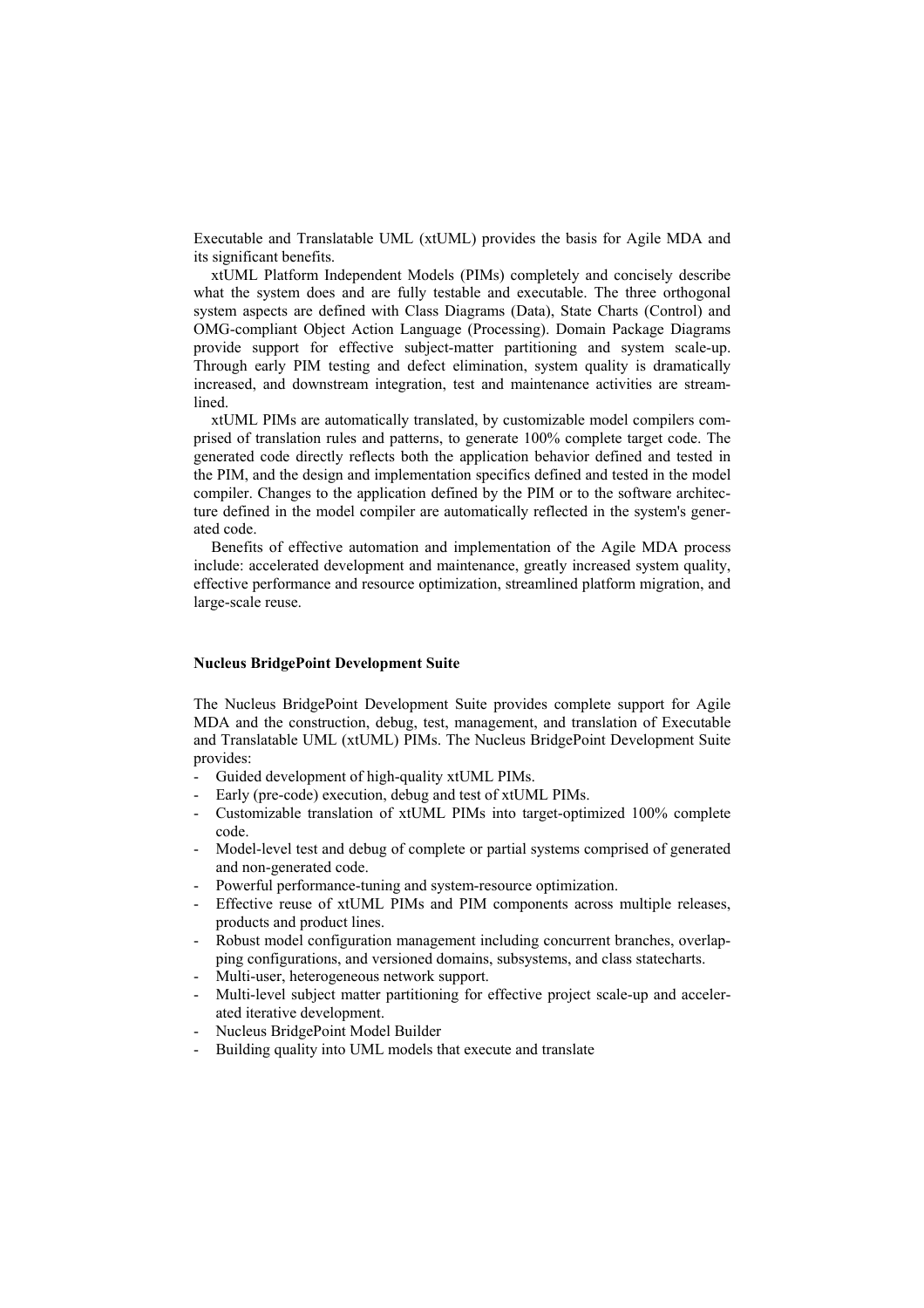# **6 Conclusions**

The tools exhibits session, integrated in the main activities of the UML2004 conference, was a key opportunity to gather both the tools creators or distributors and interested people from the academic and industry world. It was an exceptional occasion to see live demonstrations of cutting-edge systems.

In an overview analyse we verify that the number of features and level of complexity of the most part of the shown tools is very high.

For example, the tools suite from IBM (e.g., Rational Rose XDE [8], Rational Software Architect [9]), from Telelogic (e.g., TAU G2, Doors, Synergy) or even from dTinf (e.g., seCAKE) support several activities of the software development process. Predominantly, they better support the following activities: requirement engineering, visual modelling and development. A common aspect shared by these tools is their support for visual modelling in UML and also an emergent set of features concerning the MDA concept.

The sophistication level of the current state presented in these tools is something remarkable, which raises several questions, such as: What is the necessary effort to learn how to use them productively? Is it possible and how can we tailor or customize these tools according business needs or specific projects needs (e.g., team size, project complexity)? Is it possible to integrate these tools with others (such as IDEs or project management tools)? How effort does this require?

In a different way, the BridgePoint Development Suite addresses the precise domain area of real-time, embedded, technical, and simulation systems. BridePoint applies innovative and interesting ideas around the Agile MDA and xtUML (executable and translated UML) model concepts. Based on these concepts, BridgePoint provides a set of tools that supports the design, debug, test, animation, and translation of xtUML platform independent models.

Finally, the TeDUB system is the result of the EU funded TeDUB ("Technical Diagram Understanding for the Blind") project and addresses the ability to make UML models accessible for visually impaired people (particularly, technical people). Definitely, TeDUB is a system for a very narrow but important group of people, and we believe that it is still in an initial stage of development.

## **References**

- 1. Lloréns, J., Morato, J., Génova, G.: RSHP: an information representation model based on relationships. Springer Verlag in the LNCS series; Soft-Computing in Software.
- 2. Prieto-Díaz, R., Freeman, P.: "Classifying software for reusability". IEEE software (January 1987) 6-16.
- 3. C. Baillie, O. K. Burmeister & J. H. Hamlyn-Harris, "Web-based Teaching: Communicating Technical Diagrams with the Vision Impaired" (available http://opax.swin.edu.au/~303207/OZeWAI20031.html).